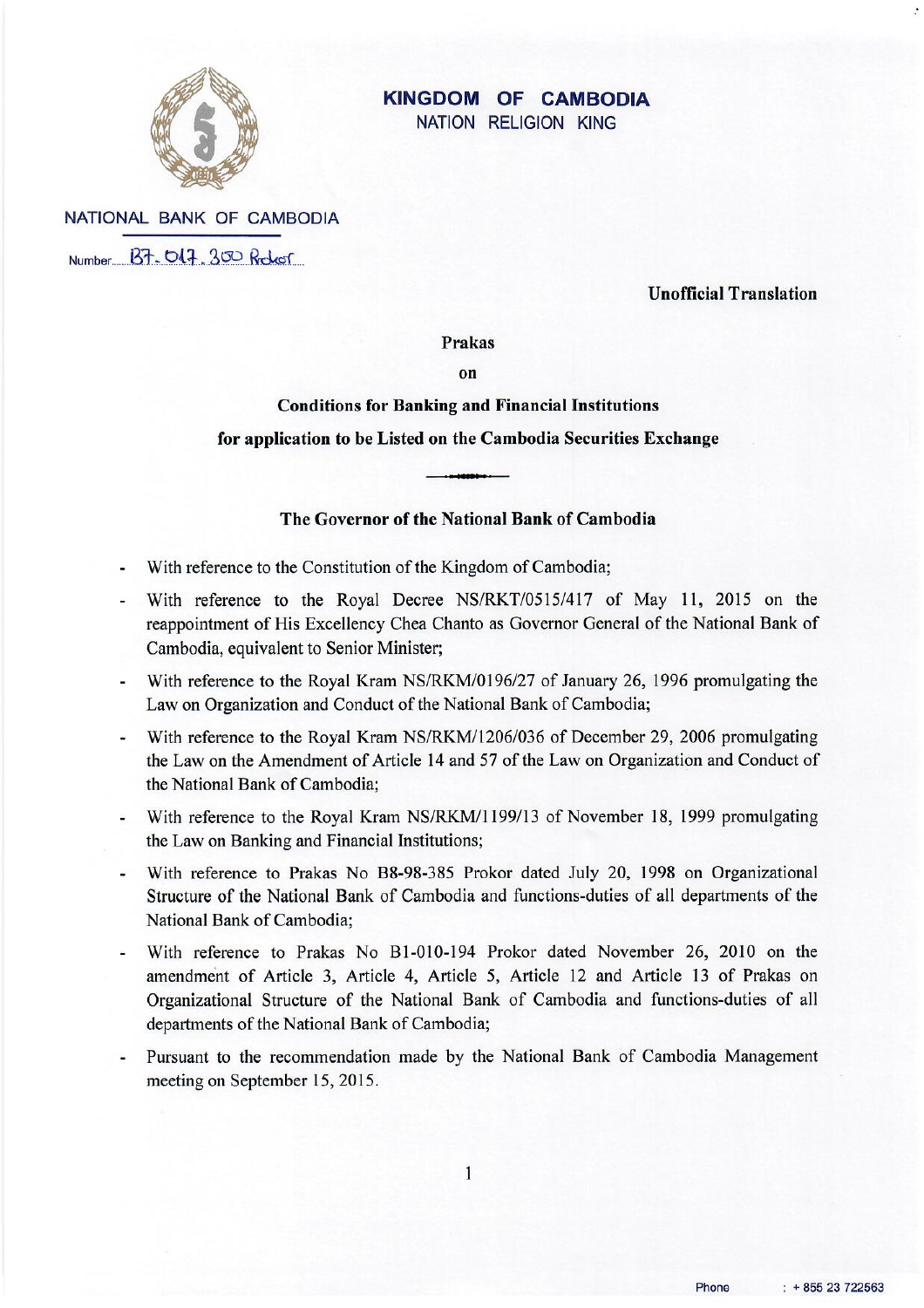#### **Decides**

### **Article 1.-**

The purpose of this Prakas is to set forth conditions for application to be listed on Cambodia Securities Exchange (CSX) for Banking and Financial Institutions hereinafter referred to as "Institution".

#### **Article 2.-**

This Prakas aims at providing possibility for Banking and Financial Institutions in mobilizing funding for expanding business, which contributes to the development of Cambodian economy.

#### **Article 3.-**

This Prakas is applicable to the institutions under the National Bank of Cambodia's (NBC) supervisory authority.

#### **Article 4.-**

Institution which intend to list on CSX shall have the following qualifications:

- Obtain prior approval from the NBC
- Have Net-worth of at least KHR 60,000,000,000 (Sixty billion riel)
- Have good financial condition and strong corporate governance as internally rated by the NBC at a safety level for at least two years
- Fully comply with prudential regulations of the NBC.

### **Article 5.-**

After obtaining an approval to list on CSX, the institution shall meet the following requirements:

- List and public offering at the maximum of 20% of its voting rights in the institution and/or
- Issue corporate bonds on CSX at the maximum of 20% of its total assets.

#### **Article 6.-**

Listing on CSX shall not be used to evade the obligation of minimum registered capital made to shareholders.

Institution still has obligations to comply with NBC's laws and regulations.

#### **Article 7.-**

Institutions that do not comply with this Prakas shall be penalized according to Articles 52 of Law on Banking and Financial Institutions.

### **Article 8.-**

The General Secretary, the General Director of Banking Supervision, the General Director of Central Banking, the General Cashier, the General Inspector, Directors of all relevant Departments in the National Bank of Cambodia, and all Banking and Financial Institutions under the National Bank of Cambodia's supervisory authority shall strictly implement this Prakas.